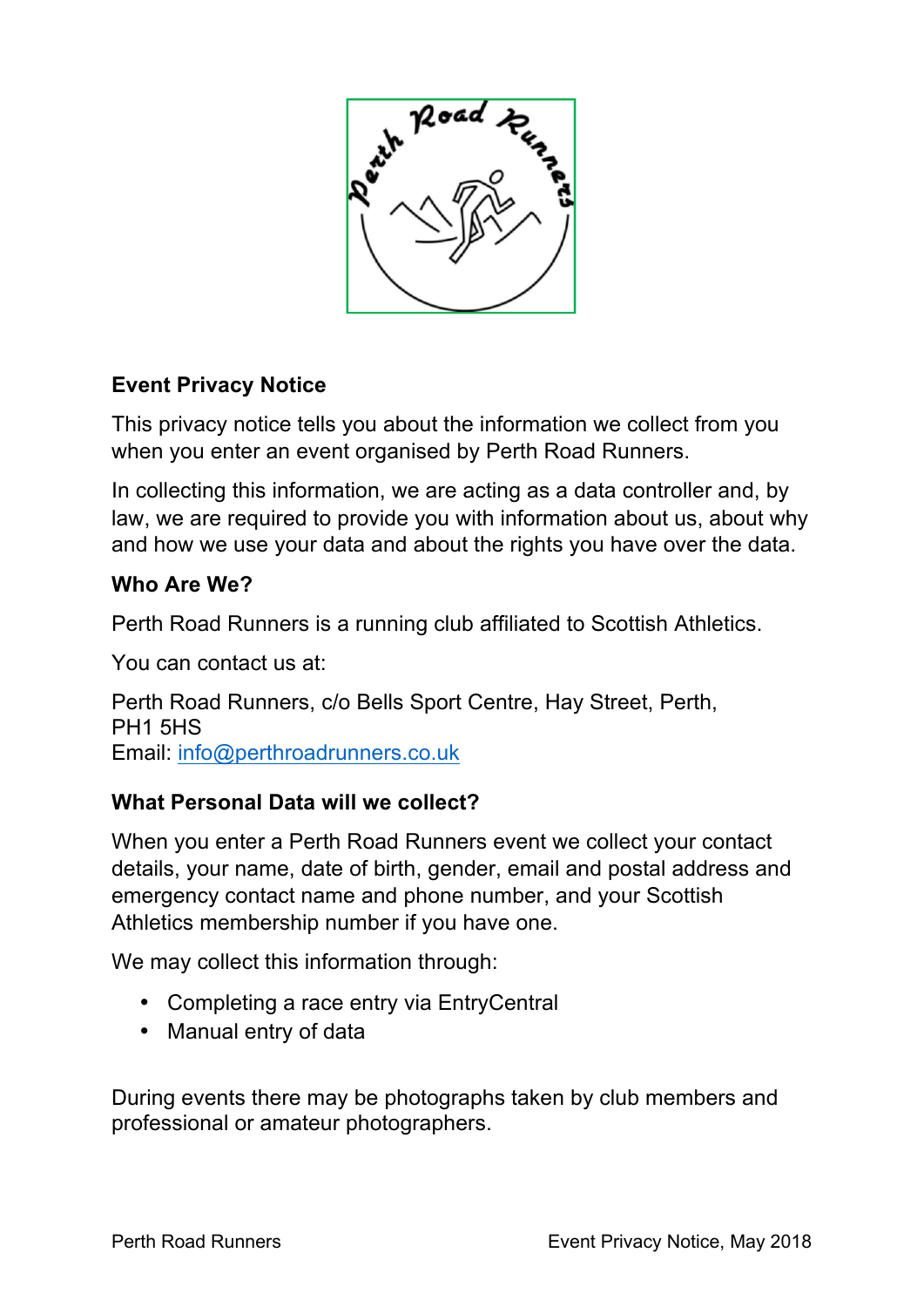## **Why do we collect this information?**

The main reason we collect your contact details is so that we can manage your participation in the event and keep you informed about it.

We will not collect any personal data from you that we do not need in order to manage your participation in the event.

We collect race results and photographs to allow results and records to be computed, and for the purposes of reporting the events in local or national press or on social media.

## **What do we do with your personal information?**

Perth Road Runners uses an online service called EntryCentral to collect and process event entry records. By giving your personal information, you agree to it being held in accordance with its terms and conditions.

Perth Road Runners uses an online service called Google Drive to store and process all of your personal information, by giving your personal information you agree to it being transferred to Google Drive for storage and processing in accordance with its privacy policy.

In order to ensure the safe and smooth running of the event we need to hold local paper and electronic copes of your data. These will be kept secure and destroyed immediately following the event.

Perth Road Runners use specialised companies for race timing and results. In order to facilitate the collection of results, an entry list consisting of bib number, name, gender, age category, club and Scottish Athletics number will be passed to the timing company. Details of the timing company will be provided.

As a condition of the race licence Scottish Athletics must be provided with an entry list consisting of name, gender, club, Scottish Athletics number and age category. By giving your personal information, you agree to it being held in accordance with its Privacy Notices.

Data including race results and photographs of events is stored on our website www.perthroadrunners.co.uk administered by Wordpress in accordance with its privacy policy and on our public Facebook page.

Perth Road Runners uses an online service called Mailchimp to send out mass communications. By giving your personal information, you agree